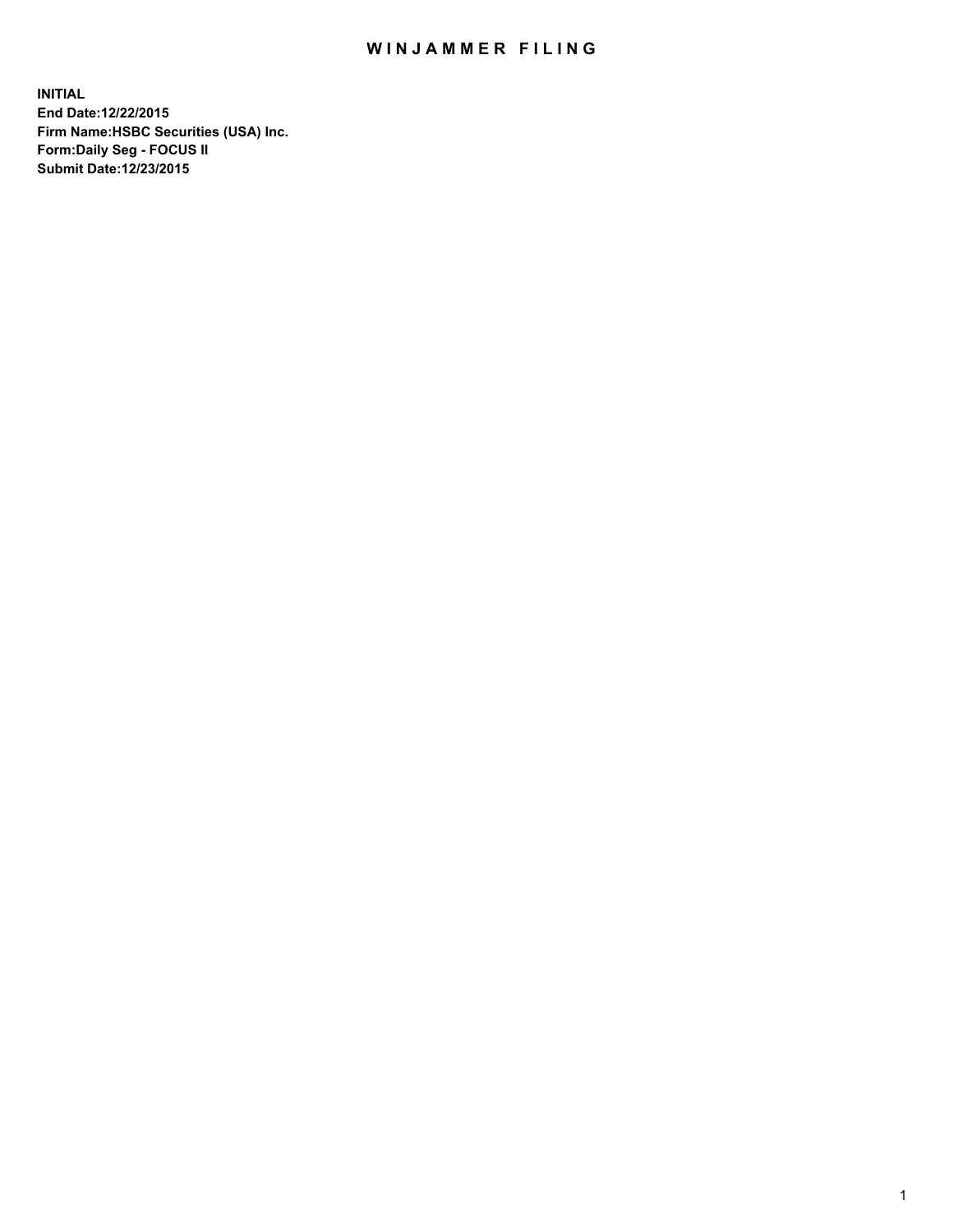## **INITIAL End Date:12/22/2015 Firm Name:HSBC Securities (USA) Inc. Form:Daily Seg - FOCUS II Submit Date:12/23/2015 Daily Segregation - Cover Page**

| Name of Company<br><b>Contact Name</b><br><b>Contact Phone Number</b><br><b>Contact Email Address</b>                                                                                                                                                                                                                         | <b>HSBC Securities (USA) Inc.</b><br><b>Michael Vacca</b><br>212-525-7951<br>michael.vacca@us.hsbc.com |
|-------------------------------------------------------------------------------------------------------------------------------------------------------------------------------------------------------------------------------------------------------------------------------------------------------------------------------|--------------------------------------------------------------------------------------------------------|
| FCM's Customer Segregated Funds Residual Interest Target (choose one):<br>a. Minimum dollar amount: ; or<br>b. Minimum percentage of customer segregated funds required:% ; or<br>c. Dollar amount range between: and; or<br>d. Percentage range of customer segregated funds required between:% and%.                        | 110,000,000<br><u>0</u><br><u>00</u><br>00                                                             |
| FCM's Customer Secured Amount Funds Residual Interest Target (choose one):<br>a. Minimum dollar amount: ; or<br>b. Minimum percentage of customer secured funds required:%; or<br>c. Dollar amount range between: and; or<br>d. Percentage range of customer secured funds required between:% and%.                           | 10,000,000<br><u>0</u><br><u>00</u><br>0 <sub>0</sub>                                                  |
| FCM's Cleared Swaps Customer Collateral Residual Interest Target (choose one):<br>a. Minimum dollar amount: ; or<br>b. Minimum percentage of cleared swaps customer collateral required:%; or<br>c. Dollar amount range between: and; or<br>d. Percentage range of cleared swaps customer collateral required between:% and%. | 90,000,000<br><u>00</u><br><u>00</u>                                                                   |

Attach supporting documents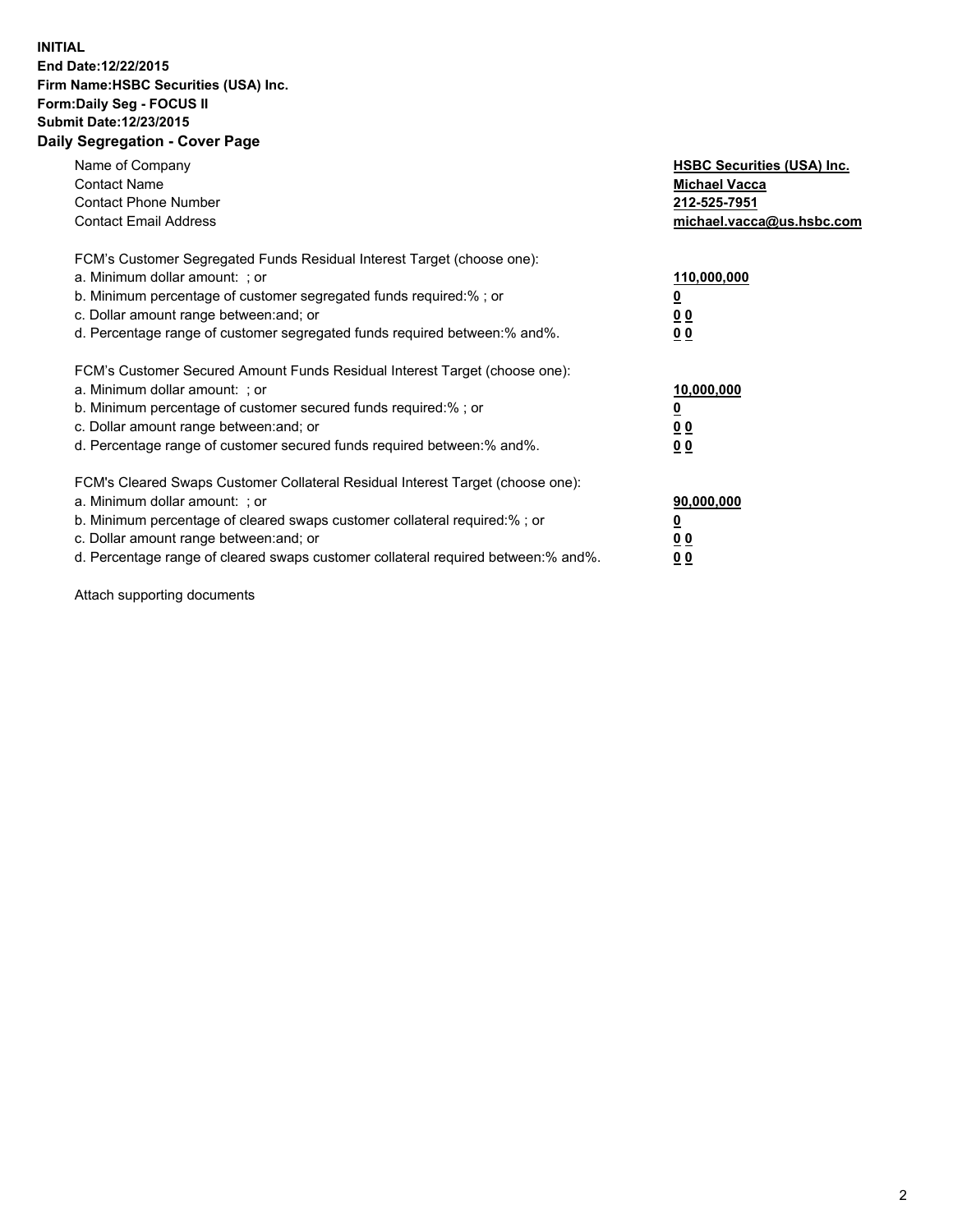**INITIAL End Date:12/22/2015 Firm Name:HSBC Securities (USA) Inc. Form:Daily Seg - FOCUS II Submit Date:12/23/2015**

## **Daily Segregation - Secured Amounts**

|     | Foreign Futures and Foreign Options Secured Amounts                                         |                                   |
|-----|---------------------------------------------------------------------------------------------|-----------------------------------|
|     | Amount required to be set aside pursuant to law, rule or regulation of a foreign            | $0$ [7305]                        |
|     | government or a rule of a self-regulatory organization authorized thereunder                |                                   |
| 1.  | Net ledger balance - Foreign Futures and Foreign Option Trading - All Customers             |                                   |
|     | A. Cash                                                                                     | 36,100,431 [7315]                 |
|     | B. Securities (at market)                                                                   | 131,999,298 [7317]                |
| 2.  | Net unrealized profit (loss) in open futures contracts traded on a foreign board of trade   | 11,414,810 [7325]                 |
| 3.  | Exchange traded options                                                                     |                                   |
|     | a. Market value of open option contracts purchased on a foreign board of trade              | $0$ [7335]                        |
|     | b. Market value of open contracts granted (sold) on a foreign board of trade                | $0$ [7337]                        |
| 4.  | Net equity (deficit) (add lines 1.2. and 3.)                                                | 179,514,539 [7345]                |
| 5.  | Account liquidating to a deficit and account with a debit balances - gross amount           | 5,184,057 [7351]                  |
|     | Less: amount offset by customer owned securities                                            | -5,184,057 [7352] 0 [7354]        |
| 6.  | Amount required to be set aside as the secured amount - Net Liquidating Equity              | 179,514,539 [7355]                |
|     | Method (add lines 4 and 5)                                                                  |                                   |
| 7.  | Greater of amount required to be set aside pursuant to foreign jurisdiction (above) or line | 179,514,539 [7360]                |
|     | 6.                                                                                          |                                   |
|     | FUNDS DEPOSITED IN SEPARATE REGULATION 30.7 ACCOUNTS                                        |                                   |
| 1.  | Cash in banks                                                                               |                                   |
|     | A. Banks located in the United States                                                       | 38,292,227 [7500]                 |
|     | B. Other banks qualified under Regulation 30.7                                              | 0 [7520] 38,292,227 [7530]        |
| 2.  | Securities                                                                                  |                                   |
|     | A. In safekeeping with banks located in the United States                                   | 90,518,996 [7540]                 |
|     | B. In safekeeping with other banks qualified under Regulation 30.7                          | 0 [7560] <b>90,518,996</b> [7570] |
| 3.  | Equities with registered futures commission merchants                                       |                                   |
|     | A. Cash                                                                                     | $0$ [7580]                        |
|     | <b>B.</b> Securities                                                                        | $0$ [7590]                        |
|     | C. Unrealized gain (loss) on open futures contracts                                         | $0$ [7600]                        |
|     | D. Value of long option contracts                                                           | $0$ [7610]                        |
|     | E. Value of short option contracts                                                          | 0 [7615] 0 [7620]                 |
| 4.  | Amounts held by clearing organizations of foreign boards of trade                           |                                   |
|     | A. Cash                                                                                     | $0$ [7640]                        |
|     | <b>B.</b> Securities                                                                        | $0$ [7650]                        |
|     | C. Amount due to (from) clearing organization - daily variation                             | $0$ [7660]                        |
|     | D. Value of long option contracts                                                           | 0 [7670]                          |
|     | E. Value of short option contracts                                                          | 0 [7675] 0 [7680]                 |
| 5.  | Amounts held by members of foreign boards of trade                                          |                                   |
|     | A. Cash                                                                                     | 66,833,216 [7700]                 |
|     | <b>B.</b> Securities                                                                        | 41,480,302 [7710]                 |
|     | C. Unrealized gain (loss) on open futures contracts                                         | 11,414,810 [7720]                 |
|     | D. Value of long option contracts                                                           | $0$ [7730]                        |
|     | E. Value of short option contracts                                                          | 0 [7735] 119,728,328 [7740]       |
| 6.  | Amounts with other depositories designated by a foreign board of trade                      | 0 [7760]                          |
| 7.  | Segregated funds on hand                                                                    | $0$ [7765]                        |
| 8.  | Total funds in separate section 30.7 accounts                                               | 248,539,551 [7770]                |
| 9.  | Excess (deficiency) Set Aside for Secured Amount (subtract line 7 Secured Statement         | 69,025,012 [7380]                 |
|     | Page 1 from Line 8)                                                                         |                                   |
| 10. | Management Target Amount for Excess funds in separate section 30.7 accounts                 | 10,000,000 [7780]                 |
| 11. | Excess (deficiency) funds in separate 30.7 accounts over (under) Management Target          | 59,025,012 [7785]                 |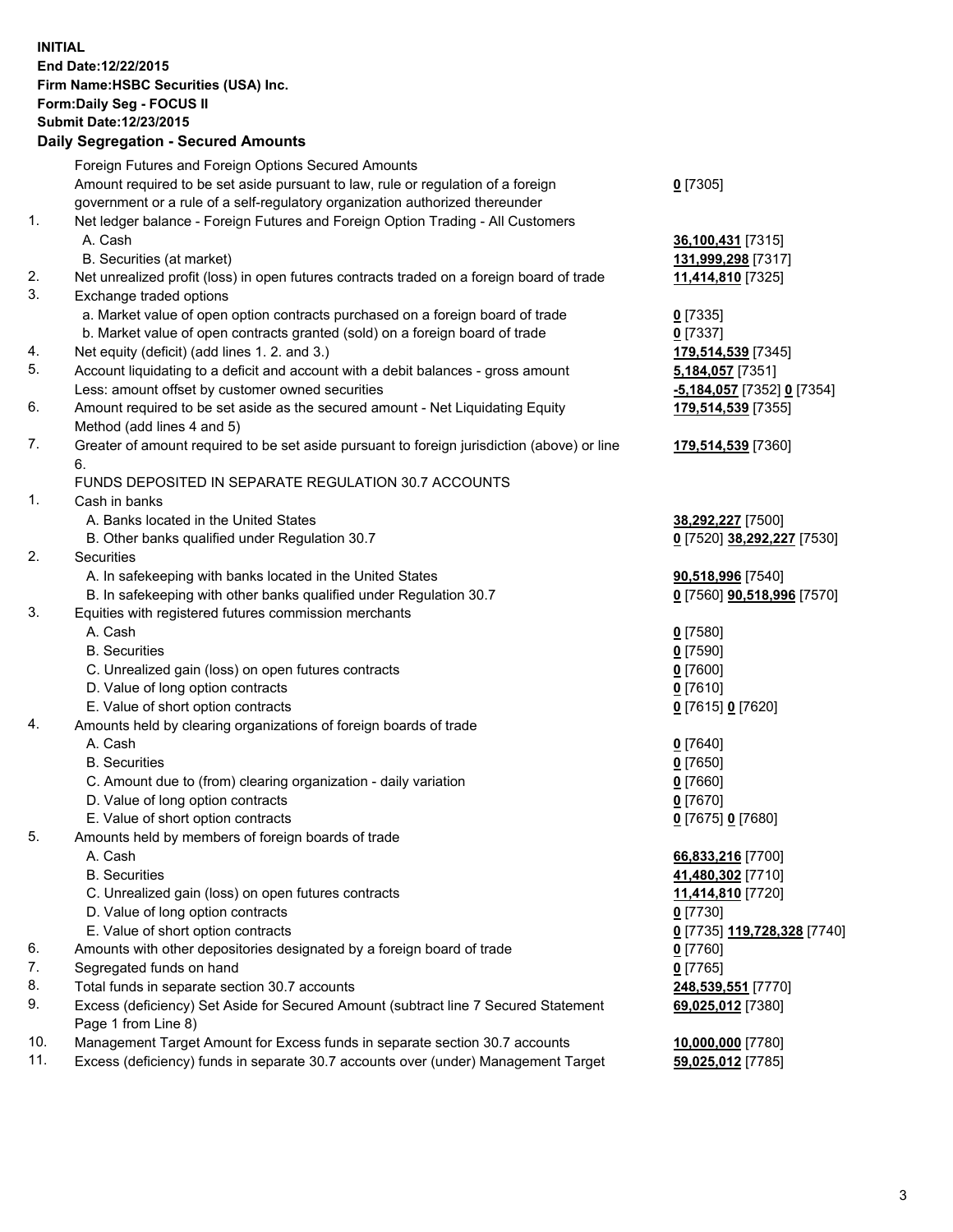**INITIAL End Date:12/22/2015 Firm Name:HSBC Securities (USA) Inc. Form:Daily Seg - FOCUS II Submit Date:12/23/2015 Daily Segregation - Segregation Statement** SEGREGATION REQUIREMENTS(Section 4d(2) of the CEAct) 1. Net ledger balance A. Cash **320,519,252** [7010] B. Securities (at market) **967,946,410** [7020] 2. Net unrealized profit (loss) in open futures contracts traded on a contract market **8,079,217** [7030] 3. Exchange traded options A. Add market value of open option contracts purchased on a contract market **108,204,773** [7032] B. Deduct market value of open option contracts granted (sold) on a contract market **-55,822,788** [7033] 4. Net equity (deficit) (add lines 1, 2 and 3) **1,348,926,864** [7040] 5. Accounts liquidating to a deficit and accounts with debit balances - gross amount **23,508,395** [7045] Less: amount offset by customer securities **-23,501,557** [7047] **6,838** [7050] 6. Amount required to be segregated (add lines 4 and 5) **1,348,933,702** [7060] FUNDS IN SEGREGATED ACCOUNTS 7. Deposited in segregated funds bank accounts A. Cash **161,766,753** [7070] B. Securities representing investments of customers' funds (at market) **0** [7080] C. Securities held for particular customers or option customers in lieu of cash (at market) **181,900,260** [7090] 8. Margins on deposit with derivatives clearing organizations of contract markets A. Cash **28,514,959** [7100] B. Securities representing investments of customers' funds (at market) **149,330,222** [7110] C. Securities held for particular customers or option customers in lieu of cash (at market) **786,046,150** [7120] 9. Net settlement from (to) derivatives clearing organizations of contract markets **43,052,468** [7130] 10. Exchange traded options A. Value of open long option contracts **108,204,773** [7132] B. Value of open short option contracts **-55,822,788** [7133] 11. Net equities with other FCMs A. Net liquidating equity **103,501,530** [7140] B. Securities representing investments of customers' funds (at market) **0** [7160] C. Securities held for particular customers or option customers in lieu of cash (at market) **0** [7170] 12. Segregated funds on hand **0** [7150] 13. Total amount in segregation (add lines 7 through 12) **1,506,494,327** [7180] 14. Excess (deficiency) funds in segregation (subtract line 6 from line 13) **157,560,625** [7190] 15. Management Target Amount for Excess funds in segregation **110,000,000** [7194]

16. Excess (deficiency) funds in segregation over (under) Management Target Amount Excess

**47,560,625** [7198]